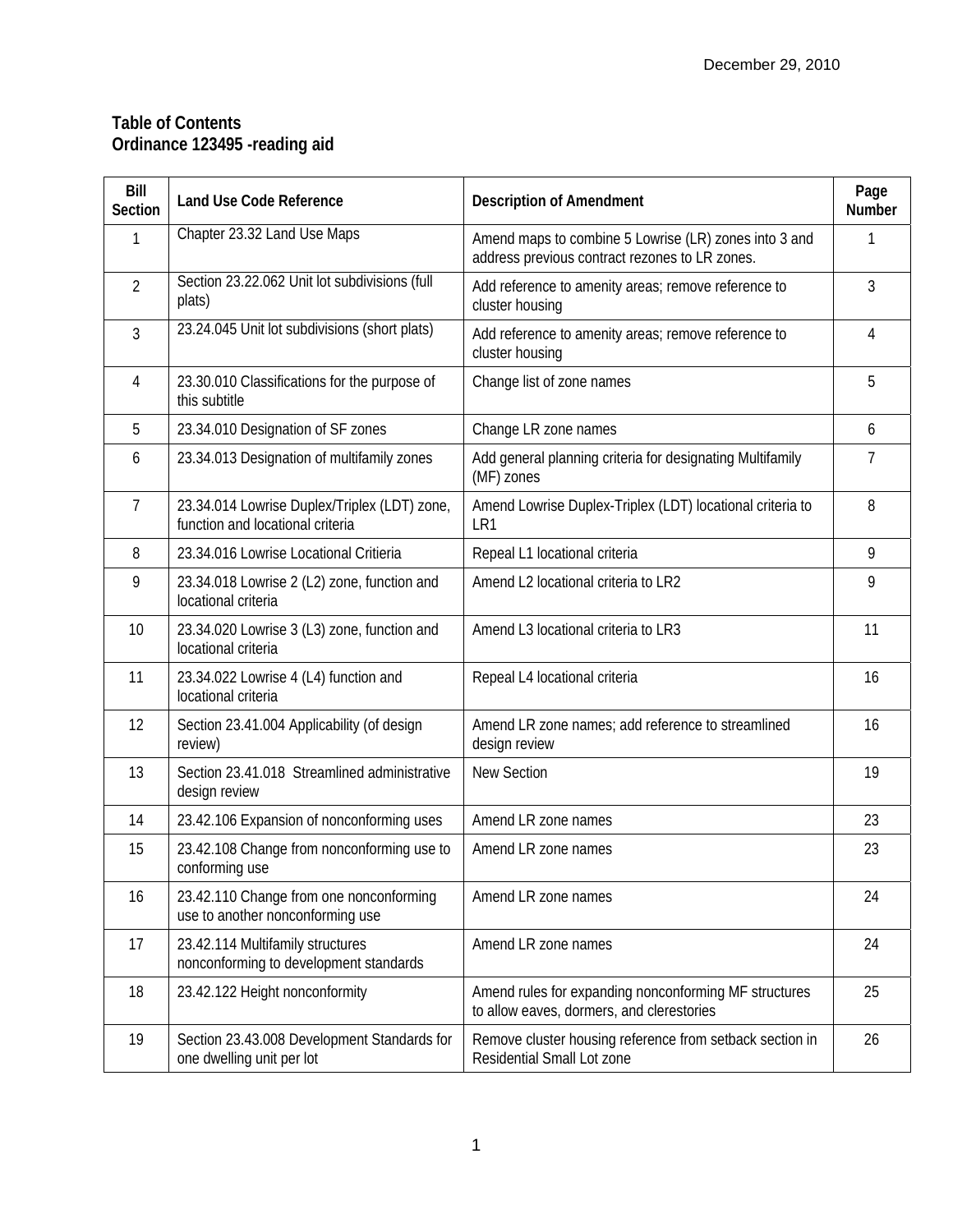| Bill<br><b>Section</b> | <b>Land Use Code Reference</b>                                                                                                                                                                                                                                                                                          | <b>Description of Amendment</b>                                                                                                                                                                                | Page<br>Number |
|------------------------|-------------------------------------------------------------------------------------------------------------------------------------------------------------------------------------------------------------------------------------------------------------------------------------------------------------------------|----------------------------------------------------------------------------------------------------------------------------------------------------------------------------------------------------------------|----------------|
| 20                     | 23.44.034 Planned residential development<br>(PRD)                                                                                                                                                                                                                                                                      | Allow cottage housing and rowhouses in PRDs in single-<br>family (SF) zones, in addition to townhouses                                                                                                         | 28             |
| 21                     | 23.45.002 Scope of Provisions                                                                                                                                                                                                                                                                                           | Repeal-just refers to the new Section 23.45.50                                                                                                                                                                 | 29             |
| 22                     | 23.45.502 Scope of provisions                                                                                                                                                                                                                                                                                           | Amend LR zone names                                                                                                                                                                                            | 29             |
| 23                     | 23.45.004 Principal uses permitted outright                                                                                                                                                                                                                                                                             | Repeal-just refers to the new use Section 23.45.504                                                                                                                                                            | 29             |
| 24                     | 23.45.504 Permitted and Prohibited Uses                                                                                                                                                                                                                                                                                 | Amend subsection B to change zone LR names; fix cross-<br>references to public facilities section; and allow accessory<br>dwelling units                                                                       | 30             |
| 25                     | 23.45.006 General development standards for<br>structures in multifamily zones                                                                                                                                                                                                                                          | Repeal 23.45.006; repeal old MF chapter headings and<br>subchapter titles                                                                                                                                      | 32             |
| 26                     | 23.45.506 Administrative Conditional Uses                                                                                                                                                                                                                                                                               | Fix cross-references; change name of amenity area.                                                                                                                                                             | 32             |
| 27                     | 23.45.508 General Provisions                                                                                                                                                                                                                                                                                            | Remove standards for solid waste disposal areas, which<br>are moved to new Section 23.54.040; clarify standards for<br>assisted living facilities and other congregate housing, and<br>for single-family homes | 37             |
| 28                     | 23.45.009 Structure Height, 23.45.010 Lot<br>Coverage Limits, 23.45.011 Structure width<br>and depth, 23.45.012 Modulation, 23.45.014<br>Setbacks, 23.45.015 Screening and<br>Landscaping, 23.45.016 Open Space<br>Requirements, 23.45.017 Light and Glare,<br>23.45.018, Parking and Access - All for<br>Lowrise Zones | Repeal these sections, and add regulations for Lowrise<br>zones to the sections listed below                                                                                                                   | 39             |
| 29                     | 23.45.510 Floor area ratio (FAR) limits in MR<br>& HR zones                                                                                                                                                                                                                                                             | Amend to add LR zone FAR requirements                                                                                                                                                                          | 39             |
| 30                     | 23.45.512 Density Limits in LR zones                                                                                                                                                                                                                                                                                    | Recodified from 23.45.008 and amended                                                                                                                                                                          | 45             |
| 31                     | 23.45.514 Structure Height in MR & HR Zones                                                                                                                                                                                                                                                                             | Amend to add LR zone height limits and add provisions for<br>shed and butterfly roofs                                                                                                                          | 47             |
| 32                     | 23.45.516 Additional height and extra<br>residential floor area in Midrise and Highrise<br>zones                                                                                                                                                                                                                        | Change name of amenity area                                                                                                                                                                                    | 59             |
| 33                     | 23.45.518 Setbacks and separations in MR<br>and HR zones                                                                                                                                                                                                                                                                | Amend to add LR setbacks                                                                                                                                                                                       | 60             |
| 34                     | 23.45.522 Residential Amenity Areas in MR &<br>HR zones                                                                                                                                                                                                                                                                 | Amend to add LR zones                                                                                                                                                                                          | 71             |
| 35                     | 23.45.524 Landscaping and screening<br>standard in MR and HR zones                                                                                                                                                                                                                                                      | Amend to add LR zones                                                                                                                                                                                          | 74             |
| 36                     | 23.45.526 LEED, Built Green, and Evergreen<br>Sustainable Development Standards                                                                                                                                                                                                                                         | Add cross-reference to section on FAR limits                                                                                                                                                                   | 77             |
| 37                     | 23.45.527 Structure width and façade length<br>limits in LR zones                                                                                                                                                                                                                                                       | New section recodifies structure width limits, and replaces<br>structure depth limits with façade length limits in LR zones                                                                                    | 77             |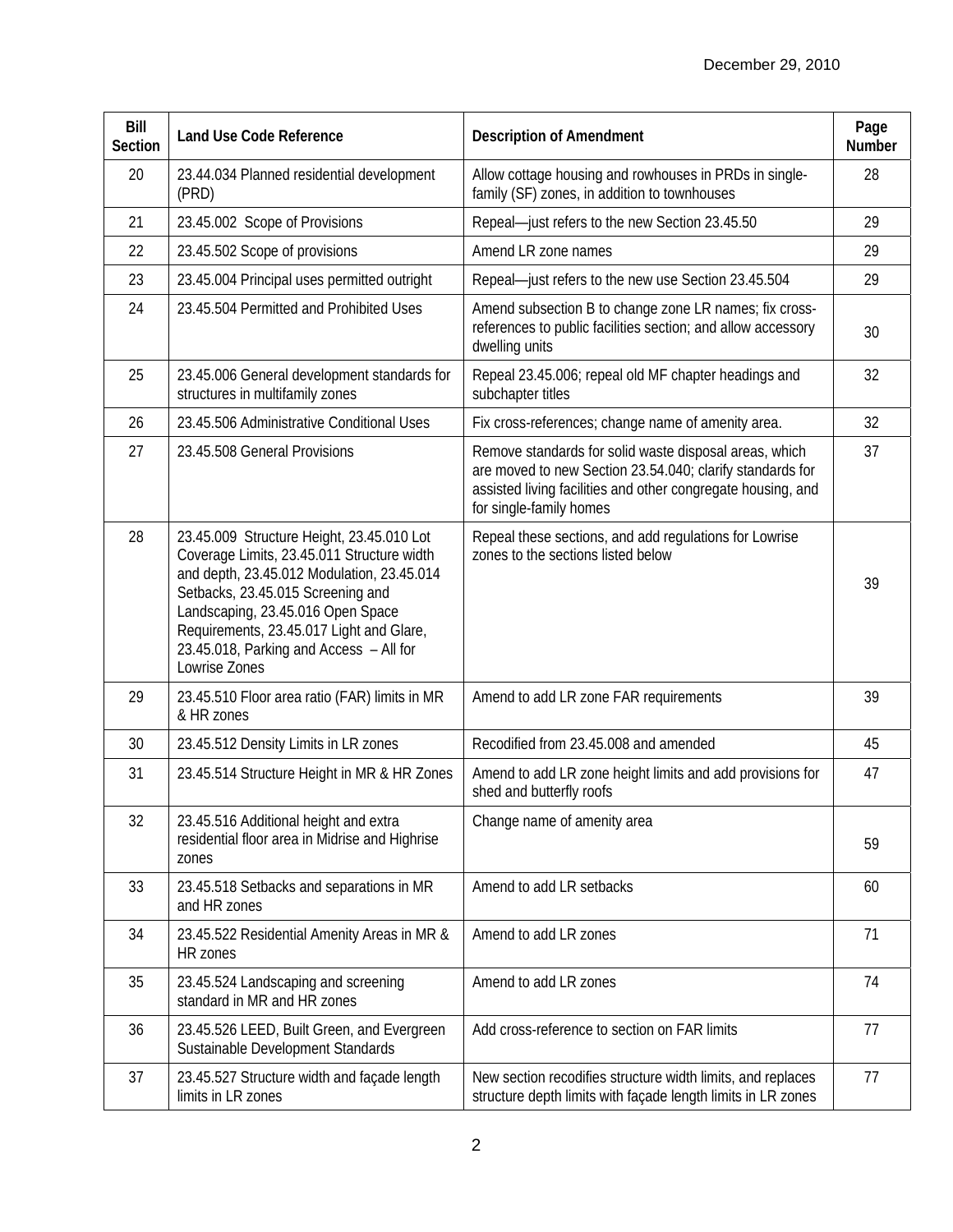| Bill<br><b>Section</b> | <b>Land Use Code Reference</b>                                                                                                              | <b>Description of Amendment</b>                                                                                                                                                   | Page<br>Number |
|------------------------|---------------------------------------------------------------------------------------------------------------------------------------------|-----------------------------------------------------------------------------------------------------------------------------------------------------------------------------------|----------------|
| 38                     | 23.45.528 Structure width and depth limits for<br>lots in Midrise zones greater than 9,000<br>square feet in size                           | Amend to clarify regulations                                                                                                                                                      | 78             |
| 39                     | 23.45.529 Design standards                                                                                                                  | New section with specific design standards                                                                                                                                        | 79             |
| 40                     | 23.45.005 Development Standards for single-<br>family structures                                                                            | Repeal and move regulations to the general provisions and<br>setback sections                                                                                                     | 86             |
| 41                     | Section 23.45.531 Development standards for<br>cottage housing developments                                                                 | New section on cottage housing with some standards from<br>the old Section 23.45.005                                                                                              | 86             |
| 42                     | 23.45.534 Light and Glare Standards in MR &<br>HR zones                                                                                     | Amend to add LR zones                                                                                                                                                             | 87             |
| 43                     | 23.45.536 Parking and Access in MR & HR<br>zones                                                                                            | Amend to add LR zones; move screening of parking here<br>from the landscaping section; allow accessory parking to<br>be located within 800 feet of a lot under certain conditions | 88             |
| 44                     | Section 23.45.545 Standards for certain<br>accessory uses                                                                                   | Clarify rules for solar collectors; add a new subsection<br>about accessory dwelling units                                                                                        | 92             |
| 45                     | 23.45.570 Institutions                                                                                                                      | Change LR zone names; delete modulation option; switch<br>to Green Factor for landscaping requirements                                                                            | 95             |
| 46                     | 23.45.574 Assisted Living Facilities                                                                                                        | Clarify density limits and amenity area requirements                                                                                                                              | 100            |
| 47                     | 23.46.002 Scope of provisions                                                                                                               | Add reference to FAR limits in the introductory section for<br>Residential Commercial (RC) zones                                                                                  | 101            |
| 48                     | 23.47A.002 Scope of provisions (for the<br>commercial chapter                                                                               | Refer to new section for solid waste storage standards                                                                                                                            | 102            |
| 49                     | 23.47A.024 Residential Amenity Area                                                                                                         | Amend to change name of amenity area in commercial<br>zones                                                                                                                       | 102            |
| 50                     | 23.47A.027 Landmark Districts and<br>designated landmark structures                                                                         | Amend to change name of amenity area in commercial<br>zones in landmark districts                                                                                                 | 103            |
| 51                     | Repeal 23.47A.029 Solid waste and recyclable<br>materials storage space and 23.48.031 Solid<br>waste and recyclable materials storage space | Repeal these standards in Commercial and Seattle Mixed<br>(SM) zones. The regulations are moved to Section<br>23.54.040                                                           | 104            |
| 52                     | 23.47A.035 Assisted living facilities<br>development standards                                                                              | Amend to change name of amenity area                                                                                                                                              | 104            |
| 53                     | Section 23.48.002 Scope of provisions (in SM<br>zones)                                                                                      | Refer to new standards for solid waste storage                                                                                                                                    | 104            |
| 54                     | 23.48.020 Residential amenity area                                                                                                          | Amend to change name of amenity area in SM zones                                                                                                                                  | 105            |
| 55                     | 23.49.025 Odor, noise, light/glare, and solid<br>waste recyclable materials storage space<br>standards                                      | Remove standards for solid waste recycling and refer to<br>new provisions in downtown zones                                                                                       | 106            |
| 56                     | 23.50.051 Additional floor area in certain IC-<br>zoned areas in the South Lake Union Urban<br>Center                                       | Change cross-reference about solid waste storage to new<br>Section                                                                                                                | 106            |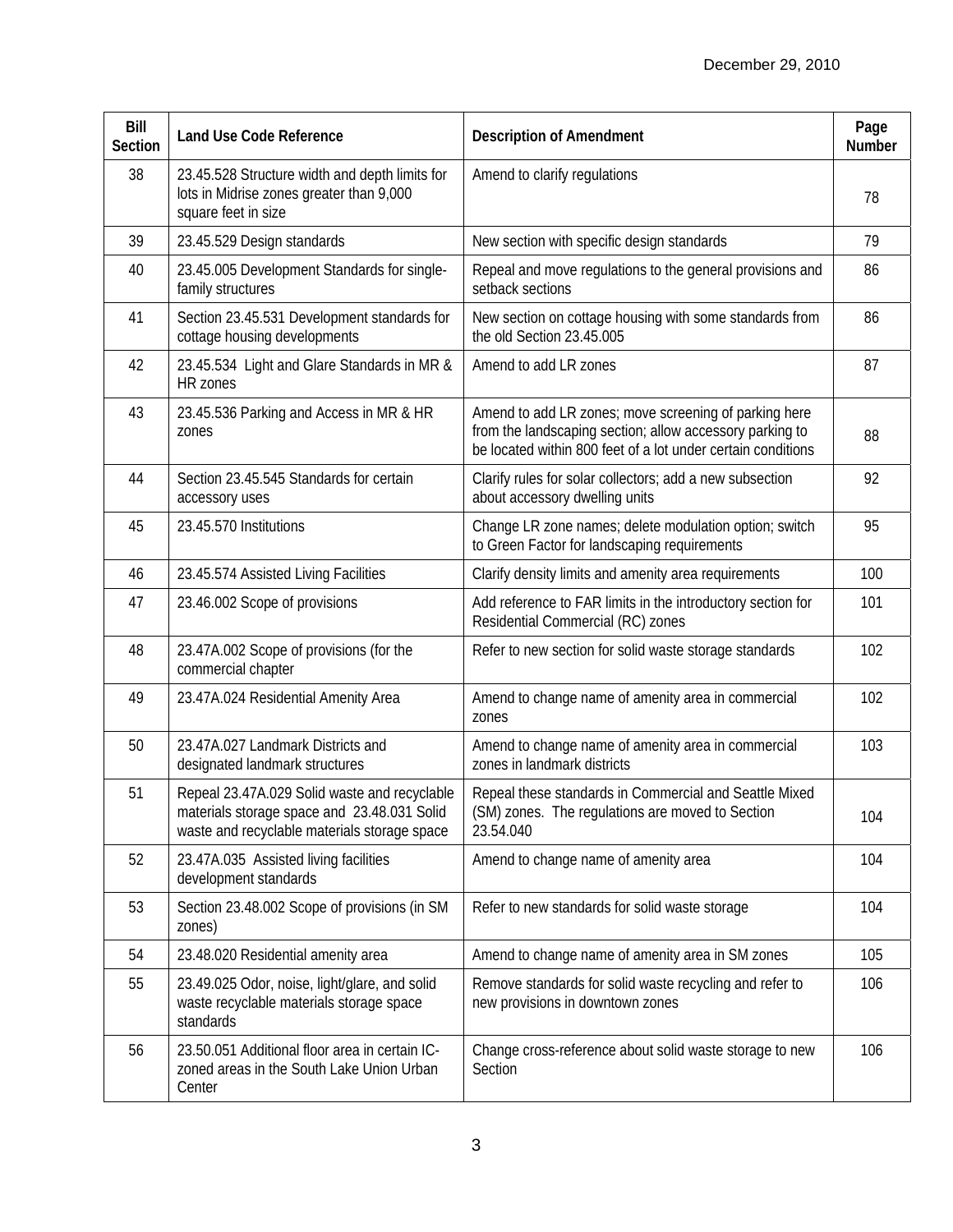| Bill<br>Section | <b>Land Use Code Reference</b>                                                                          | <b>Description of Amendment</b>                                                                                                                                                                                    | Page<br>Number |
|-----------------|---------------------------------------------------------------------------------------------------------|--------------------------------------------------------------------------------------------------------------------------------------------------------------------------------------------------------------------|----------------|
| 57              | 23.51A.004 Public facilities in multifamily zone                                                        | Clarify rules for public facilities                                                                                                                                                                                | 106            |
| 58              | 23.51B.002 Public schools in residential<br>zones                                                       | Amend to change names of LR zones                                                                                                                                                                                  | 109            |
| 59              | 23.53.006 Pedestrian access and circulation                                                             | Amend to change names of LR zones                                                                                                                                                                                  | 114            |
| 60              | 23.53.010 Improvement requirements for new<br>streets                                                   | Amend to change names of LR zones                                                                                                                                                                                  | 115            |
| 61              | 23.53.015 Improvement requirements for<br>existing streets                                              | Amend Table B to change names of LR zones                                                                                                                                                                          | 116            |
| 62              | 23.53.025 Access easement standards                                                                     | Clarify use of the term "duplex"                                                                                                                                                                                   | 124            |
| 63              | 23.53.030 Alley improvements in all zones                                                               | Amend to change names of LR zones                                                                                                                                                                                  | 125            |
| 64              | 23.54.015 Parking                                                                                       | Amend to add parking exception for lots in urban villages<br>that have frequent transit service; reinstate exception for<br>low-income housing that was inadvertently deleted in<br>December 2009                  | 127            |
| 65              | 23.54.020 Parking Quantity Exceptions                                                                   | Clarify the parking exception for frequent transit service                                                                                                                                                         | 138            |
| 66              | 23.54.025 Parking covenants                                                                             | Amend enforcement measures for required parking<br>provided off-site to regulate by use permits rather than<br>covenants                                                                                           | 140            |
| 67              | 23.54.030 Parking space standards                                                                       | Fix driveway slope regulations; add cross-reference to ADA<br>parking requirements; require large size parking spaces for<br>townhouses; add new driveway and curb cut regulations for<br>townhouses and rowhouses | 149            |
| 68              | 23.54                                                                                                   | Change title to add storage areas for solid waste and<br>recycling containers to the chapter                                                                                                                       | 164            |
| 69              | 23.54.040                                                                                               | Add new citywide section about storage areas for solid<br>waste and recycling containers                                                                                                                           | 164            |
| 70              | 23.57.011 Lowrise, Midrise and Highrise<br>zones (antennae)                                             | Change cross-references to amenity area                                                                                                                                                                            | 169            |
| 71              | 23.57.012 Commercial zones (antennae)                                                                   | Change cross-references to amenity area                                                                                                                                                                            | 170            |
| 72              | 23.71.012 Special landscaped arterial (in<br>Northgate Overlay District)                                | Amend to change names of LR zones                                                                                                                                                                                  | 171            |
| 73              | 23.71.030 Development standards for<br>transition areas within the Northgate Overlay<br><b>District</b> | Amend to change names of LR zones                                                                                                                                                                                  | 172            |
| 74              | 23.71.036 Maximum width and depth of<br>structures (in Northgate Overlay District)                      | Amend to change names of LR zones                                                                                                                                                                                  | 172            |
| 75              | 23.76.004 Land use decision framework                                                                   | Amend to add streamlined design review to Master Use<br>Permit (MUP) table                                                                                                                                         | 173            |
| 76              | 23.76.006 Master Use Permits required                                                                   | Amend to add streamlined design review to list of Type I &<br><b>II MUPs</b>                                                                                                                                       | 175            |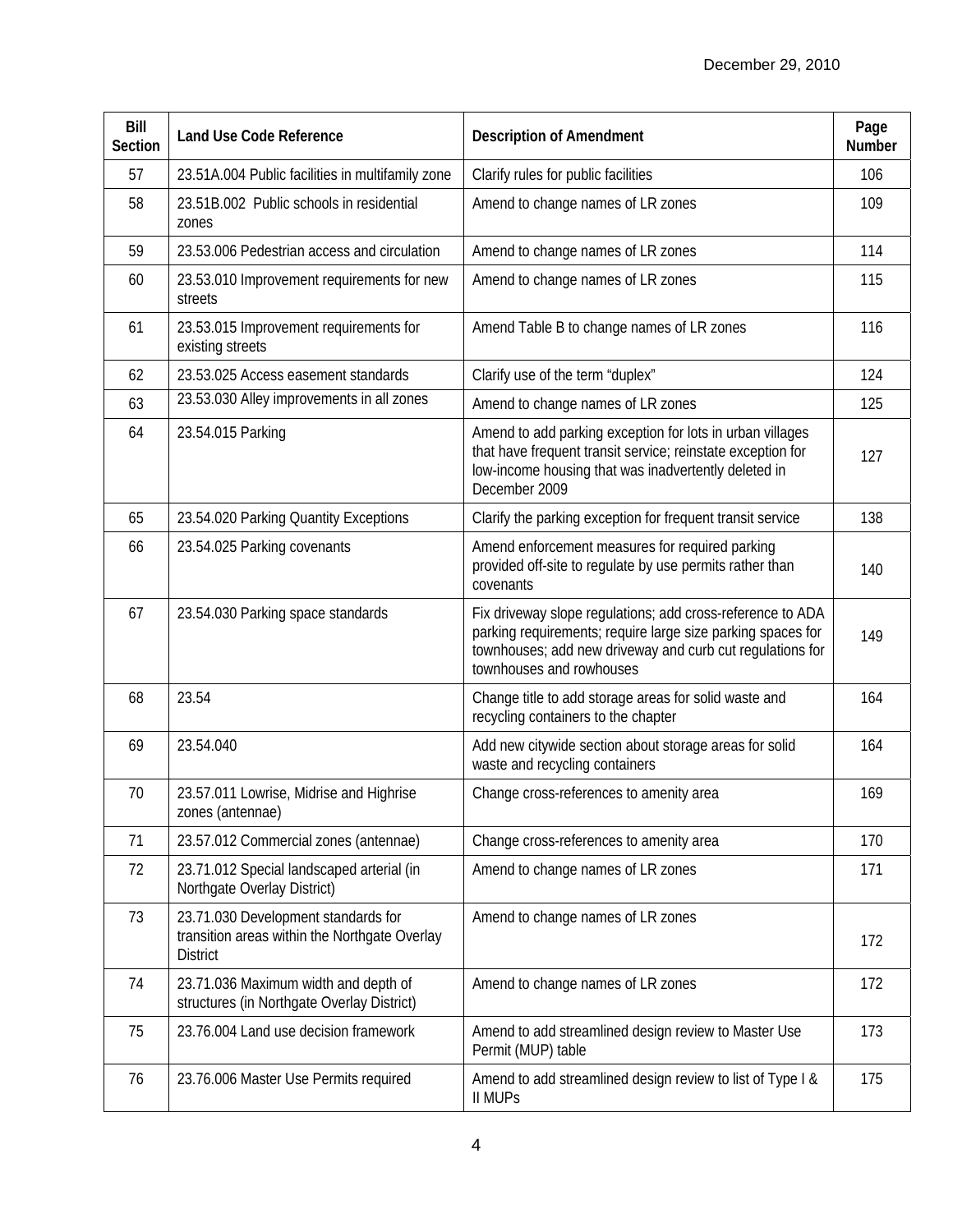| Bill<br><b>Section</b> | <b>Land Use Code Reference</b>                                                                    | <b>Description of Amendment</b>                                                                                                                                         | Page<br><b>Number</b> |
|------------------------|---------------------------------------------------------------------------------------------------|-------------------------------------------------------------------------------------------------------------------------------------------------------------------------|-----------------------|
| 77                     | Section 23.76.011 Notice of early design<br>guidance and planned community<br>development process | Amend to add notice of streamlined design review                                                                                                                        | 179                   |
| 78                     | Section 23.76.012 Notice of application                                                           | Amend to add notice of streamlined design review                                                                                                                        | 180                   |
| 79                     | Section 23.76.026 Vesting of development<br>rights                                                | Amend to address streamlined design review; provide a<br>180 transition period for use of the new structure height<br>measurement method                                | 183                   |
| 80                     | Section 23.76.040 Applications for Council<br>land use decisions                                  | Amend to address streamlined design review                                                                                                                              | 184                   |
| 81                     | 23.84A.002 "A"                                                                                    | Add cross reference to apartment definition, amenity area<br>definitions, and assisted living unit definition                                                           | 185                   |
| 82                     | 23.84A.006 Definitions "C"                                                                        | Add definitions related to cottage housing developments                                                                                                                 | 186                   |
| 83                     | Section 23.84A.010 "E"                                                                            | Delete definition of elevated walkway in cluster<br>development                                                                                                         | 187                   |
| 84                     | 23.84A.012 "F"                                                                                    | Add cross reference to frequent transit service definition;<br>amend definitions of different types of facades                                                          | 187                   |
| 85                     | 23.84A.014 "G"                                                                                    | Delete ground-related housing definitions                                                                                                                               | 188                   |
| 86                     | 23.84A.024 "L"                                                                                    | Add definition of alley lot line and amend the definition of<br>existing lot grade                                                                                      | 188                   |
| 87                     | 23.84A.025 "M"                                                                                    | Add definition of multifamily residential structure                                                                                                                     | 188                   |
| 88                     | 23.84A.032 Definitions "R"                                                                        | Add new housing types to residential use definitions                                                                                                                    | 189                   |
| 89                     | 23.84A.036 Definitions "S"                                                                        | Add cross reference to new definition of multifamily<br>residential structure                                                                                           | 193                   |
| 90                     | 23.84A.038 "T"                                                                                    | Delete terraced housing definition; add cross reference to<br>townhouse definition; add definition of " frequent transit<br>service"; amend definition of tandem houses | 194                   |
| 91                     | 23.84A.040 "U"                                                                                    | Amend definition of underground                                                                                                                                         | 194                   |
| 92                     | 23.84A.044 "W"                                                                                    | Add definition of woonerf                                                                                                                                               | 195                   |
| 93                     | 23.84A.048 "Z"                                                                                    | Amend definitions of multifamily, residential, and lowrise<br>zones to change zone names                                                                                | 195                   |
| 94                     | 23.86.006 Height measurement                                                                      | Amend to change to shoreline height measurement method<br>and add sloped lot height measurement provisions                                                              | 196                   |
| 95                     | 23.86.007 Gross floor area and floor area ratio<br>measurement                                    | Clarify FAR calculation when more than 1 housing type is<br>on a lot and for portions of stories no more than 4 feet<br>above grade                                     | 197                   |
| 96                     | 23.86.012 Setbacks in multifamily zones<br>measurement                                            | Clarify method for setback averaging                                                                                                                                    | 202                   |